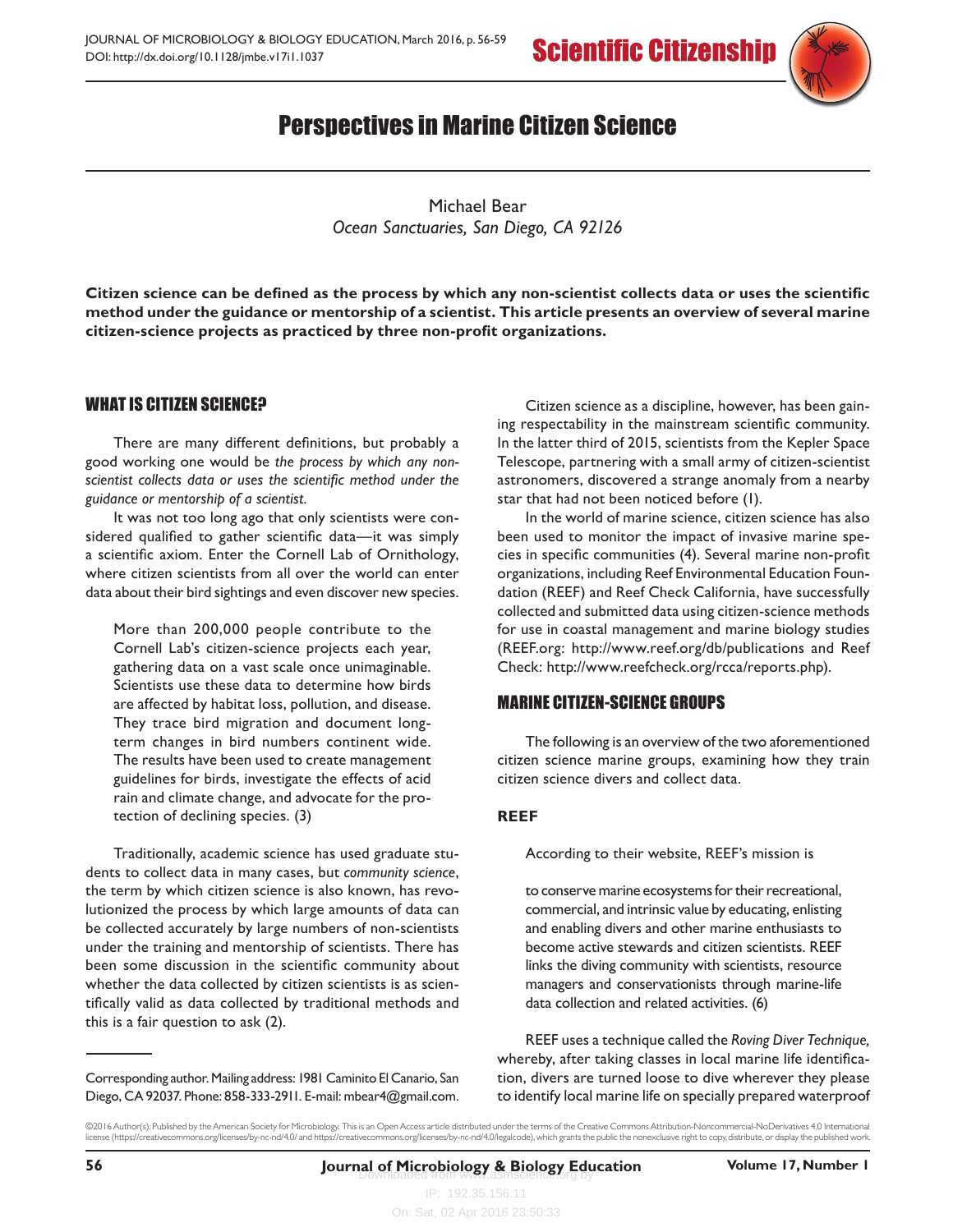marine life data sheets prepared by REEF. The goal is to find as many species as possible, so divers are encouraged to look under ledges and up in the water column. At the conclusion of each survey, each recorded species is assigned one of four categories based on about how many fish were seen throughout the dive: single (1), few (2–10), many (11–100), and abundant (>100) (Reef Roving Diver Technique: www. reef.org/data/surveyproject.htm - REEF Fish Survey).

This method has the advantage of not requiring the diver to do *exact* fish counts, using best-guess estimates instead, but it is dependent upon the diver having accurate knowledge of local species, making misidentification possible with beginner or non-local divers. However, it should also be said here that REEF has several levels of Roving Diver certification, and experienced local divers who have taken the complete series of REEF Fish ID 'Fishinars' (Expert Levels 1–5) can become extremely proficient in identifying local species with a high degree of accuracy. The data have been used in scientific papers: [www.reef.org/db/publications.](http://www.reef.org/db/publications)

### **Reef Check**

The next level up, in terms of rigorousness of training in marine citizen science, is Reef Check. Founded in 1996 by marine ecologist Dr. Gregor Hodgson, the Reef Check Foundation is an international non-profit organization dedicated to conservation of two ecosystems: tropical coral reefs and California rocky reefs. With headquarters in Los Angeles and volunteer teams in more than 90 countries and territories, Reef Check works

to create partnerships among community volunteers, government agencies, businesses, universities and other non-profits. Reef Check goals are: to educate the public about the value of reef ecosystems and the current crisis affecting marine life; to create a global network of volunteer teams trained in Reef Check's scientific methods who regularly monitor and report on reef health; to facilitate collaboration that produces ecologically sound and economically sustainable solutions; and to stimulate local community action to protect remaining pristine reefs and rehabilitate damaged reefs worldwide. (7)

Unlike REEF, Reef Check's training is not free, and their volunteer divers are required to be recertified each year in order to be able to participate. Also, unlike the Roving Diver Technique of REEF, Reef Check California (RCCA) divers are trained in the use of fixed, 'transect lines' to assess the relative abundance and size distribution of target species and changes in these parameters over time. Transect lines are lines laid down on the bottom, over a predetermined distance in a fixed location, that permit long-term monitoring of certain target species over time through repeated visits to the survey site.

Based on the California Department of Fish and Wildlife's CRANE monitoring protocol, RCCA survey sites will usually contain three core 30-meter transect lines in each of two habitat zones (offshore and inshore reef), with a maximum depth limit of 18 meters (60 feet). At these core transects, divers assess fishes, invertebrates, seaweed, and substrate, then enter the data on RCCA underwater data sheets.

The training and data collection methods at RCCA are more rigorous and not only require annual recertification, but also require calibration of their divers with an RCCA instructor in order to assure data quality control. Training includes a combination of marine life identification classroom and field sessions. Following completion of the training, graduates are allowed to contribute data to the statewide database and will be eligible to obtain a Reef Check California 'Eco-Diver' Certification from the National Association of Underwater Instructors (NAUI).

### A TECHNOLOGICAL REVOLUTION IN MARINE CITIZEN SCIENCE

While underwater camera and video systems have been around and available to divers for decades, around 2005, a miniaturization revolution occurred, with the advent of smaller and more lightweight, high-definition underwater video and still cameras. Until that time, underwater cameras and, especially, high-definition video cameras were extremely bulky, heavy, and difficult to manage, both on land and underwater, sometimes weighing many pounds with the large, underwater housings. With the advent of the Go Pro Hero HD video camera in 2006, bulky video camera technology was shrunk down to the size of a pack of cigarettes and the +/- \$300 price tag made high-definition video technology available to the masses.

This miniaturization revolution also made accurate data collection for citizen*-*science divers easier by allowing them to take high definition photographs of marine life, reducing or eliminating a major source of data bias: the diver. While many marine citizen-science training agencies offer excellent marine life and species identification, since they rely on a diver's skill in identifying marine life, they cannot completely eliminate the possibility of misidentification of species.

With the advent of smaller, high-definition photographic technology, citizen-science divers can now take a photograph or video sequence of the species in question and bring it back for further identification and submission to species experts when in doubt. As mentioned above, this eliminates a major factor in data bias: the ability of the diver to identify a given species while underwater. When doing underwater surveys without a camera, the diver only gets one chance to make a correct identification. When photographs or video are taken, they can be examined over and over and submitted to an expert when a species is in doubt. It also allows unusual species variations and diseased organisms to be brought to the attention of scientists. This represents a major innovation in accurate data collection by citizen scientists.

# **Volume 17, Number 1 [27] Journal of Microbiology & Biology Education <b>17, Number 1 57 57**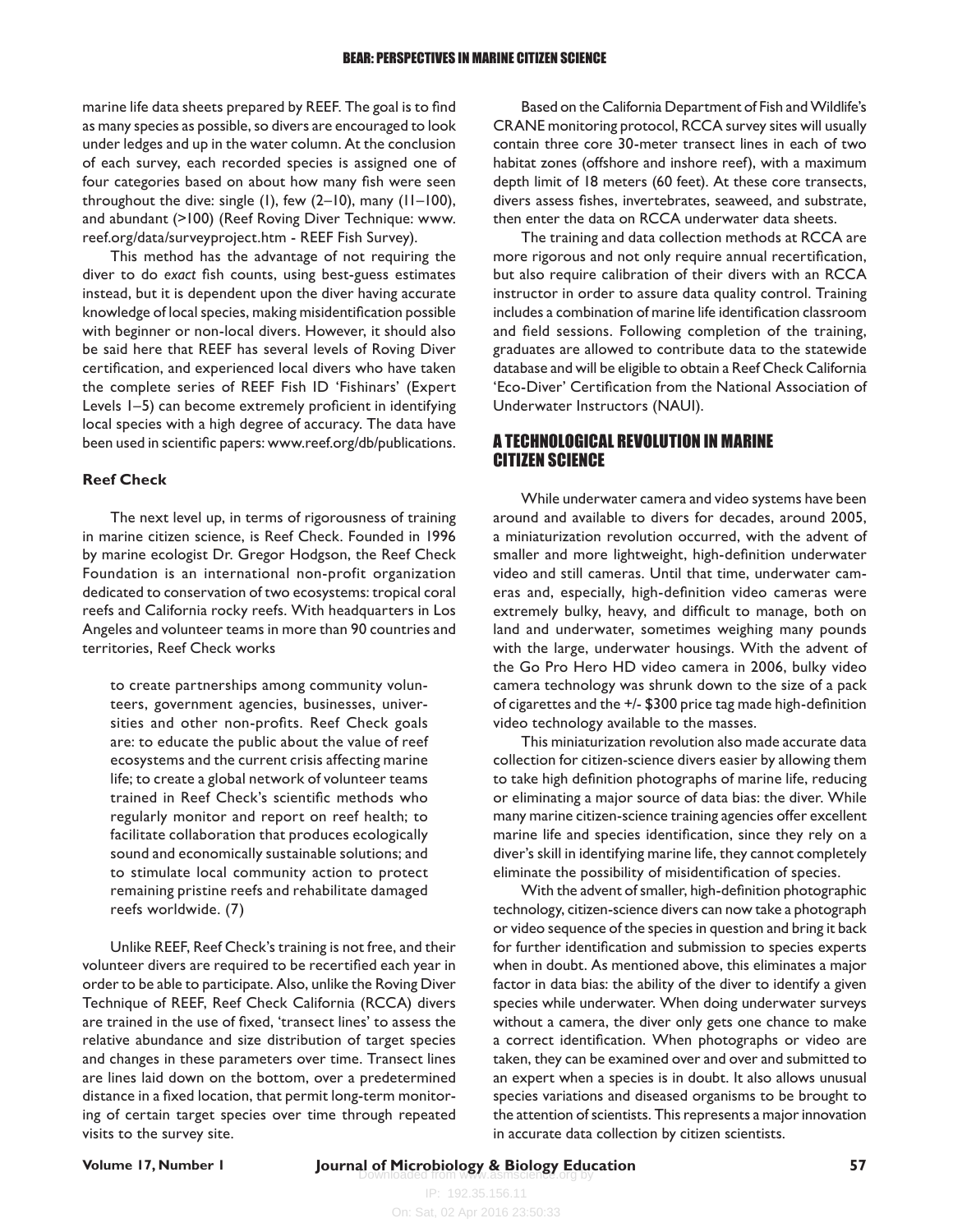#### **Ocean Sanctuaries and the new technologies**

In 2014, Ocean Sanctuaries was established as a nonprofit organization dedicated to promoting and supporting marine citizen-science projects. When Ocean Sanctuaries was created, one of the founding principles behind it was to support the latest in available citizen-science technologies, including high-definition photography and video. Ocean Sanctuaries uses high definition photography as the backbone for all three of its marine species citizen-science projects.

**1. 'Sharks of California': a partnership with National Geographic's 'FieldScope' citizen-science data collection tool.** In 2014, Ocean Sanctuaries began testing National Geographic's latest citizen-science data-collection tool, known as 'FieldScope,' which National Geographic describes as "an interactive mapping platform that extends the tools of exploration and investigation to everyday science enthusiasts. This digital tool enables citizen scientists to document and understand the world around them––both in the classroom and in an outdoor setting" (5)*.* 

Working with the FieldScope team at National Geographic, Ocean Sanctuaries has modified this tool to allow scuba divers and snorkelers to document their encounters with Pacific shark species anywhere off the coast of California with a still or video camera. After the encounter is over, the diver can upload a still photo or a video screenshot of the species seen. A drop-down list of Pacific shark species is provided, and divers give their best guess as to the species encountered. The photograph is then checked to ensure accuracy. When there are doubts, it is shown to a shark research scientist to ensure accuracy.

Divers also submit data about the encounter, such as approximate location and depth, as well as estimated visibility. Except in the case of beaches, where the fixed latitude and longitude coordinates are well-known, geolocation via GPS is by definition approximate, since GPS devices do not work under water. However, diving from a boat with a GPS device on board can provide accuracy to within 30 to 60 feet under optimal conditions.

The use of Fieldscope is not limited to certified scuba divers, since snorkelers in shallow water can also use it to identify harmless, shallow-water species of sharks, such as Leopard sharks (*Triakis semifasciata*), commonly seen off California beaches.

**2. Identifying Sevengill sharks (***Notorynchus cepedianus***) using pattern recognition algorithms.**  Ocean Sanctuaries has also partnered with Jason Holmberg, developer of Wildbook, a web-based application for wildlife data management. Wildbook has been successfully used to identify individual whale sharks (*Rhincodon typus*) around the world (Wildbook for Whale Sharks: [www.whaleshark.org/\)](http://www.whaleshark.org/). Ocean Sanctuaries is now using it to identify Sevengill sharks (*Notorynchus cepedianus*) in the San Diego area. Thus far, 42 Sevengill sharks have been identified using the Wildbook algorithms (Our unpublished results from Wildbook data output, 16 August 2015.).

The basic methodology used is one in which local divers take photographs of Sevengill sharks, preferably close-ups showing a lateral view of the head area, and the photographs are submitted to the pattern recognition algorithms. The algorithms look for unique patterns in the black freckling marks present in and around the head area. The freckling marks are similar to the unique fingerprint patterns found in humans and can be used for identification purposes (Sevengill Shark Sightings, Methodology: [http://sevengillsharksightings.](http://sevengillsharksightings.org/our-methodology-introduction/) [org/our-methodology-introduction/](http://sevengillsharksightings.org/our-methodology-introduction/)).



FIGURE 1. FieldScope Shark Sighting Data.